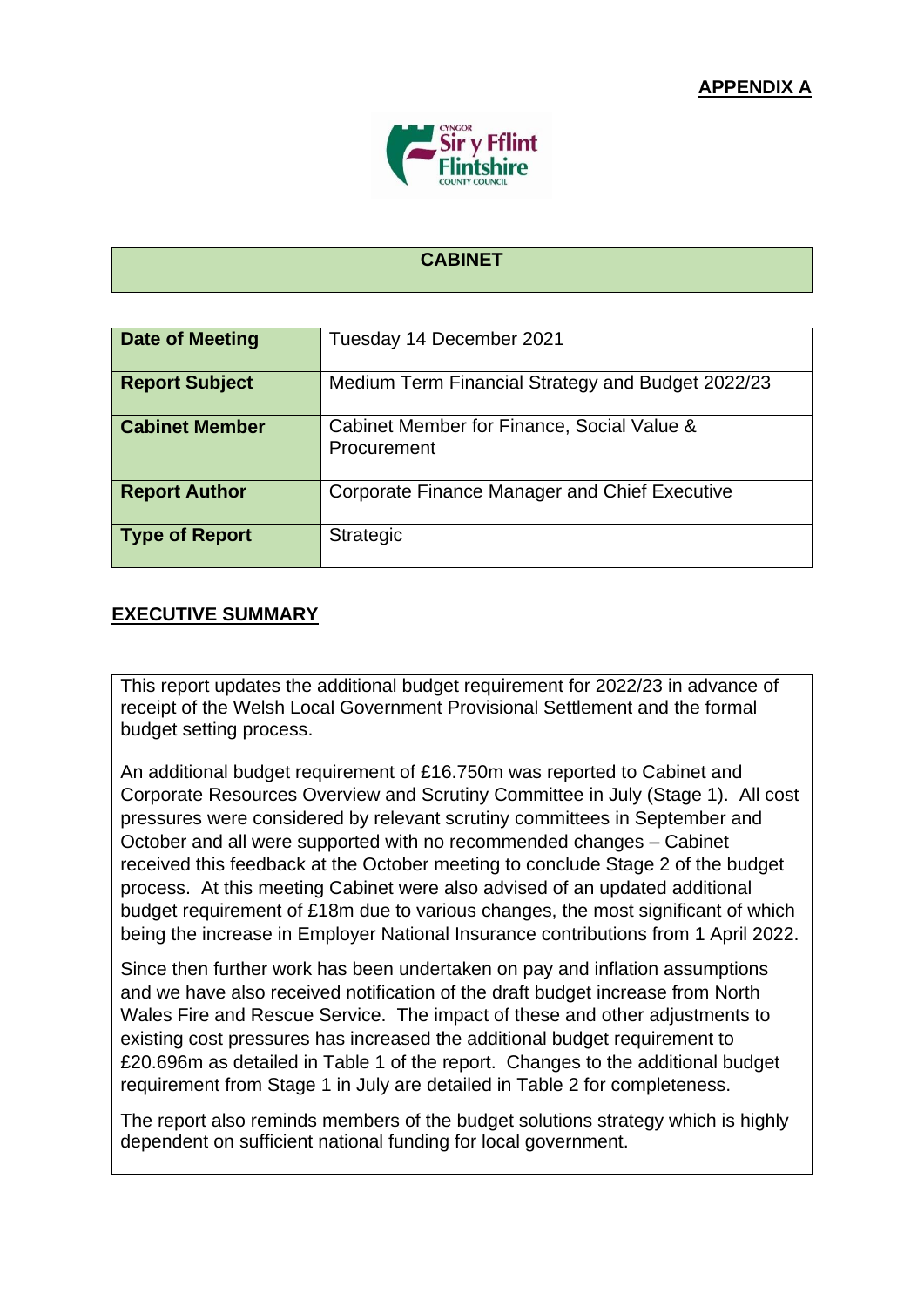The report advises that the revised minimum additional budget requirement for 2022/23 of £20.696m equates to an uplift in Welsh Government Grant of a minimum of 7%.

This is also in line with other Councils across North Wales and a letter to Welsh Government has been sent by the six North Wales Council Leaders and Chief Executives in advance of the Provisional Settlement which is appended to this report.

The Settlement is due to be received on 21 December 2021.

|   | <b>RECOMMENDATIONS</b>                                                                                                                                |
|---|-------------------------------------------------------------------------------------------------------------------------------------------------------|
|   | To receive and note the revised additional budget requirement and<br>changes to cost pressures.                                                       |
| 2 | To note the solutions strategy and the required increase in Aggregate<br>External Finance funding prior to the receipt of the Provisional Settlement. |

## **REPORT DETAILS**

| 1.00 | <b>EXPLAINING THE MEDIUM TERM FINANCIAL STRATEGY AND BUDGET</b><br>2022/23                                                                                                                                                                                                                                                                                                                                                                                                                                                                                                                                                                                       |
|------|------------------------------------------------------------------------------------------------------------------------------------------------------------------------------------------------------------------------------------------------------------------------------------------------------------------------------------------------------------------------------------------------------------------------------------------------------------------------------------------------------------------------------------------------------------------------------------------------------------------------------------------------------------------|
| 1.01 | The Council reviews the Medium-Term Financial Strategy (MTFS) on an<br>annual basis in advance of setting each annual budget. This report updates<br>the additional budget requirement for 2022/23 in advance of receipt of the<br>Welsh Local Government Provisional Settlement and the formal budget<br>setting process.                                                                                                                                                                                                                                                                                                                                       |
| 1.02 | An additional budget requirement of £16.750m was reported to Cabinet and<br>Corporate Resources Overview and Scrutiny Committee in July (Stage 1).<br>All cost pressures were considered by relevant scrutiny committees in<br>September and October and all were supported with no recommended<br>changes - Cabinet received this feedback at the October meeting to<br>conclude Stage 2 of the budget process. At this meeting Cabinet were also<br>advised of an updated additional budget requirement of £18m due to various<br>changes, the most significant of which being the increase in Employer<br>National Insurance contributions from 1 April 2022. |
| 1.03 | Since then further work has been undertaken on pay and inflation<br>assumptions and we have also received notification of the draft budget<br>increase from North Wales Fire and Rescue Service. The impact of these<br>and other adjustments to existing cost pressures has increased the<br>additional budget requirement to £20.696m as detailed in Table 1. Changes<br>to the additional budget requirement from Stage 1 in July are detailed in<br>Table 2 for completeness.                                                                                                                                                                                |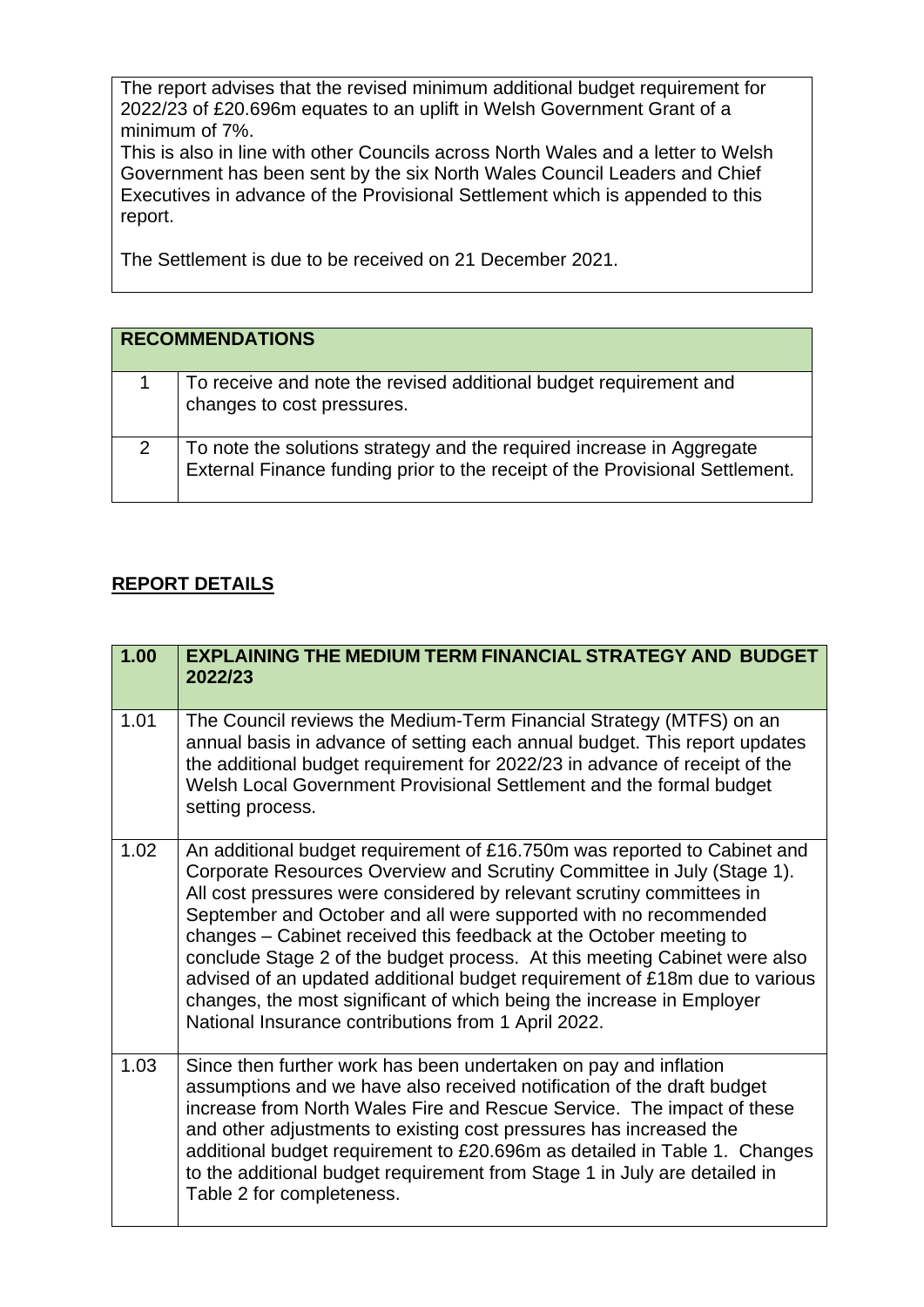| 1.05 | THE REVISED ADDITIONAL BUDGET REQUIREMENT                                      |                |                                  |
|------|--------------------------------------------------------------------------------|----------------|----------------------------------|
|      | Table 1: Revised Additional Budget Requirement                                 |                |                                  |
|      |                                                                                |                |                                  |
|      | <b>Summary of Pressures</b>                                                    | 2022/23        |                                  |
|      |                                                                                |                |                                  |
|      |                                                                                | £m             |                                  |
|      | <b>Prior Year Decisions / Approvals</b>                                        | 0.806          |                                  |
|      | <b>Income Loss</b>                                                             | 0.200          |                                  |
|      | Legislative / Unavoidable Indexation                                           | 1.821          |                                  |
|      | <b>National Resolution</b>                                                     | 3.307          |                                  |
|      | National Funding Requirement (Pay)                                             | 7.756          |                                  |
|      | <b>Strategic Decisions</b>                                                     | 5.699          |                                  |
|      | <b>New Posts - Capacity</b>                                                    | 0.864          |                                  |
|      | New Posts - Other (Under Review)                                               | 0.243          |                                  |
|      |                                                                                |                |                                  |
|      | <b>Total Pressures</b>                                                         | 20.696         |                                  |
|      |                                                                                |                |                                  |
|      |                                                                                |                |                                  |
| 1.06 | Table 2: Changes from Previous Budget Estimate                                 |                |                                  |
|      |                                                                                |                |                                  |
|      |                                                                                | £m             | £m<br><b>Note</b>                |
|      |                                                                                |                |                                  |
|      | Minimum budget requirement reported July                                       |                | 16.749                           |
|      |                                                                                |                |                                  |
|      |                                                                                |                |                                  |
|      |                                                                                |                |                                  |
|      |                                                                                |                |                                  |
|      |                                                                                |                | 1                                |
|      |                                                                                |                |                                  |
|      | 22/23 Impact (Revised increase to 2.5%)                                        |                |                                  |
|      | NJC (Non Schools)                                                              | 0.776<br>0.441 | $\overline{2}$<br>$\overline{2}$ |
|      | NJC (Schools)<br>NI Increase                                                   | 1.415          | 3                                |
|      | <b>Other Changes</b>                                                           |                |                                  |
|      | <b>School Based Counsellor Pressure</b>                                        | (0.022)        | 4                                |
|      | <b>Specialist Education Pressure</b>                                           | (0.243)        | 5                                |
|      | Increase pressure for Independent RPW                                          | 0.184          | 6                                |
|      | <b>Accelerated Capacity Report</b>                                             | 0.132          | $\overline{7}$                   |
|      | <b>Schools Utility Inflation</b>                                               | 0.250          | 8                                |
|      | North Wales Fire and Rescue Levy                                               | 0.159          | 9                                |
|      | Increase in Social Care Commissioning Pressure                                 | 0.746          | 10                               |
|      | Increase Pressure for ALN                                                      | 0.143          | 11                               |
|      | Increase Pressure for PRU                                                      | 0.022          | 12 <sup>°</sup>                  |
|      | New Pressure for Pension Data Service                                          | 0.011          | 13                               |
|      | Deferral of Pressures to 23/24<br><b>HMO Licencing Scheme</b>                  | (0.170)        | 14                               |
|      | <b>Changes:</b><br><b>Amendments on Pay</b><br>21/22 Impact from 1.5% to 1.75% | 0.291          |                                  |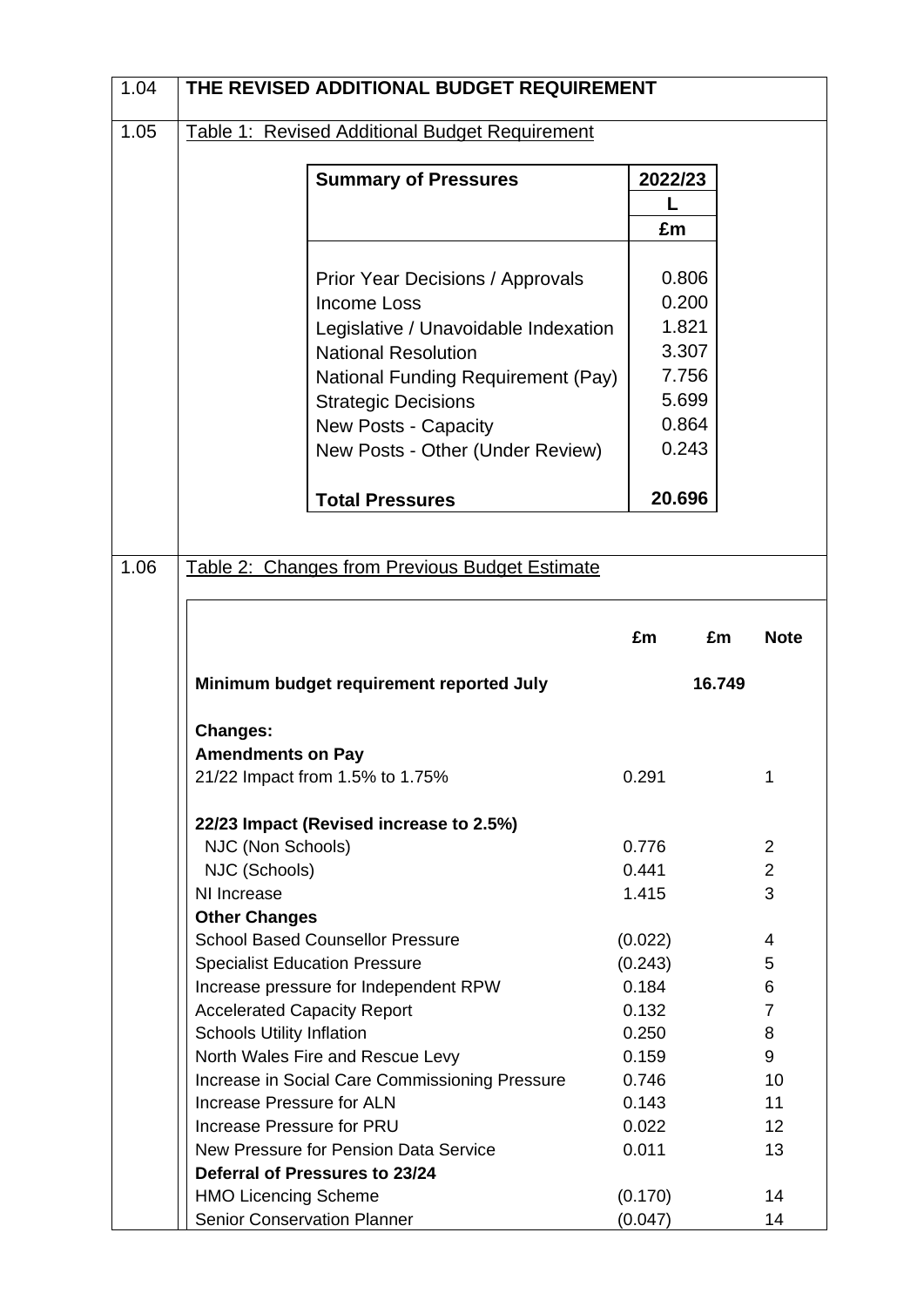|      | <b>Carbon Reduction Officer</b>                                                                                                                                                                                                                                                                                                            | (0.058) | 14 |
|------|--------------------------------------------------------------------------------------------------------------------------------------------------------------------------------------------------------------------------------------------------------------------------------------------------------------------------------------------|---------|----|
|      | <b>Digital Connectivity Officer</b>                                                                                                                                                                                                                                                                                                        | (0.042) | 14 |
|      | <b>Basware</b>                                                                                                                                                                                                                                                                                                                             | (0.041) | 14 |
|      | <b>Total</b>                                                                                                                                                                                                                                                                                                                               | 3.947   |    |
|      | <b>Revised Minimum Budget Requirement</b>                                                                                                                                                                                                                                                                                                  | 20.696  |    |
| 1.07 | Pay Inflation 2021/22 (Note 1)                                                                                                                                                                                                                                                                                                             |         |    |
|      | Pay negotiations for NJC staff have not yet been concluded, and the Trade<br>Unions have balloted their Members on the latest offer from the Employers<br>which is at 1.75%. This is an increase from the offer 1.5% which was<br>previously included in the forecast and equates to an increase in cost of<br>£0.291m.                    |         |    |
| 1.08 | Pay Inflation 2022/23 (Note 2)                                                                                                                                                                                                                                                                                                             |         |    |
|      | Following a review of assumptions on pay, based on the current pay offer for<br>2021/22 and previous announcements on public sector pay at a UK level the<br>2022/23 NJC Pay inflation has been increased to 2.5% which is an increase<br>of £0.776m for Non Schools and an increase of £0.441m for Schools.                               |         |    |
| 1.09 | Increase in Employers National Insurance Contributions (Note 3)                                                                                                                                                                                                                                                                            |         |    |
|      | An increase in National Insurance contributions of 1.25% for both<br>Employees and Employers was announced as part of the Autumn Budget<br>and Spending Review which was presented by the Chancellor of the<br>Exchequer on 27 October 2021. This increase is effective from April 2022<br>and will result in additional costs of £1.415m. |         |    |
| 1.10 | Removal of Education Pressures (Note 4 & 5)                                                                                                                                                                                                                                                                                                |         |    |
|      | Further grant funding has meant that a cost pressure for a School based<br>Counsellor has been able to be removed from the forecast.                                                                                                                                                                                                       |         |    |
|      | A cost pressure for the revenue costs of a capital project undergoing a<br>feasibility study has been removed due to the outcome of the study being<br>concluded with no recommendation for progression at this time.                                                                                                                      |         |    |
| 1.11 | Independent Remuneration Panel for Wales (Note 6)                                                                                                                                                                                                                                                                                          |         |    |
|      | The above panels draft Annual Report Consultation recommends an<br>increase for all Councillors as well as for increases for Senior salaries. The<br>overall increase is 17% and this has increased the budget pressure from<br>£0.029m to £0.213m.                                                                                        |         |    |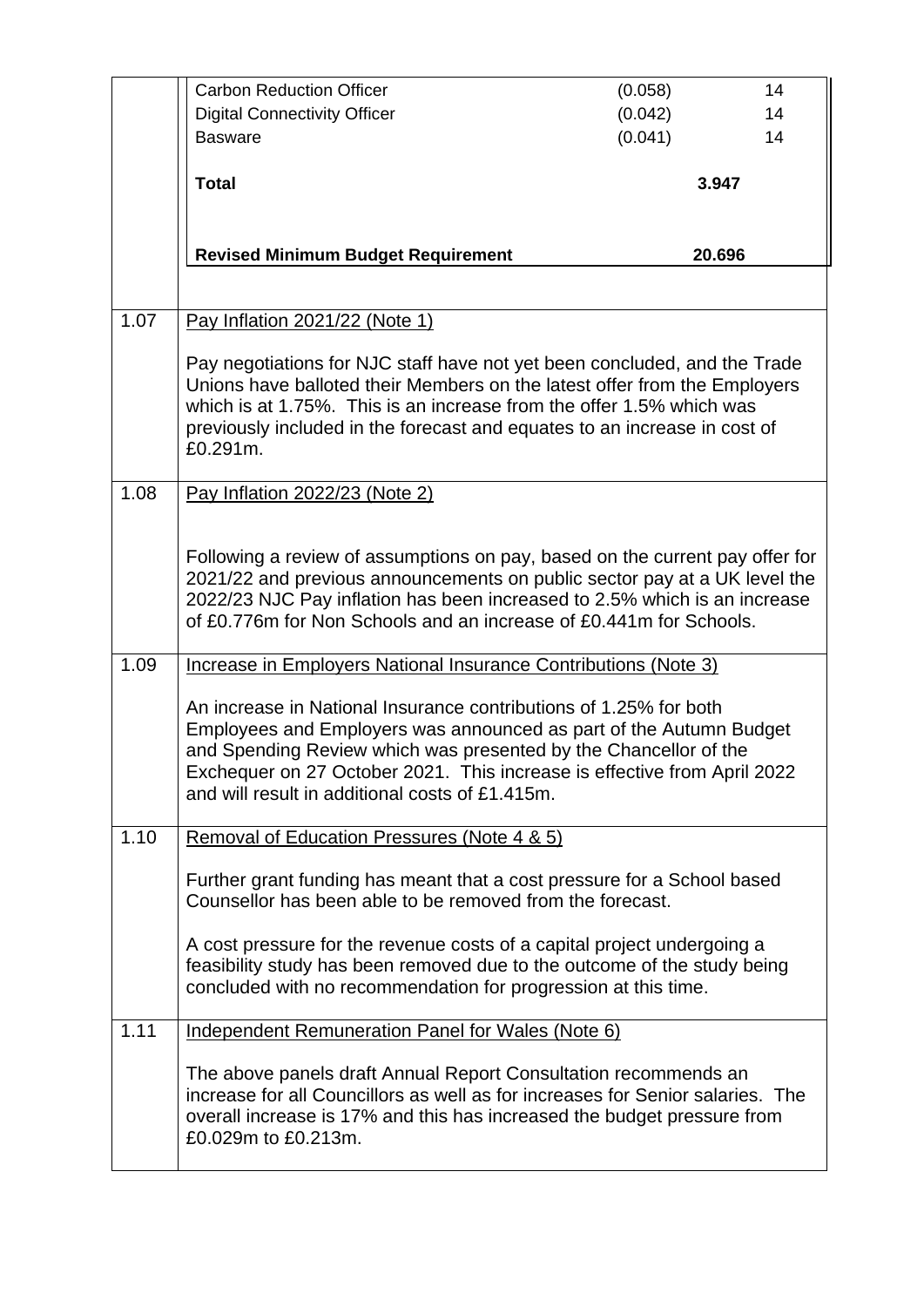| 1.12 | <b>Accelerated Capacity Report (Note 7)</b>                                                                                                                                                                                                                                                                                                                                                                                                  |
|------|----------------------------------------------------------------------------------------------------------------------------------------------------------------------------------------------------------------------------------------------------------------------------------------------------------------------------------------------------------------------------------------------------------------------------------------------|
|      | A report on capacity within the Organisation was considered by Cabinet in<br>October 2021 and a number of critical posts were approved for early<br>recruitment due to specific service pressures. Some of these were included<br>in the original forecast but additional posts for enforcement and flooding<br>prevention were also recommended The pressure reflects the impact of<br>these and other minor changes to existing pressures. |
| 1.13 | <b>Schools Utility Inflation (Note 8)</b>                                                                                                                                                                                                                                                                                                                                                                                                    |
|      | Recent above inflationary increases of Electricity and Gas together with<br>information from our energy suppliers have led to a review of Council utility<br>budgets. Due to the lower utilisation of Council Offices the pressure for<br>Council Buildings can be met from within the existing budgets but the<br>contracts affecting schools will increase from 2022/23 which has led to an<br>additional pressure of £0.250m.             |
| 1.14 | North Wales Fire & Rescue Authority (NWFRA) (Note 9)                                                                                                                                                                                                                                                                                                                                                                                         |
|      | The Council has now received details of the proposed increase in the<br>NWFRA Levy for 2022/23 being an increase of 5.9% which equates to a<br>total increase of £0.490m. This is an increase of £0.159m to the pressure<br>previously included in the forecast.                                                                                                                                                                             |
| 1.15 | Social Care Commissioning (Note 10)                                                                                                                                                                                                                                                                                                                                                                                                          |
|      | The impact of the increase in the national living wage from April 2022 and an<br>increase in CPI has resulted in an increase of £0.746m to the cost pressure<br>for Social Care Commissioning which brings the overall amount to £2.698m.                                                                                                                                                                                                    |
| 1.16 | Increase in Education Pressures (Note 11 & 12)                                                                                                                                                                                                                                                                                                                                                                                               |
|      | An increase of £0.022m in the cost pressure for the Pupil Referral Unit<br>(PRU) has been included to reflect additional costs for caretaking and<br>cleaning.                                                                                                                                                                                                                                                                               |
|      | An increase in the Additional Learning Needs (ALN) cost pressure for<br>schools of £0.143m has been made to reflect increasing demand from the<br>latest information available.                                                                                                                                                                                                                                                              |
| 1.17 | New Pressure for Pension Data Service Software (Note 13)                                                                                                                                                                                                                                                                                                                                                                                     |
|      | This is a new cost pressure for the revenue costs of the Pension Data<br>Service Software which is required to enable the Council to fulfil the<br>regulatory requirements for Pensions services.                                                                                                                                                                                                                                            |
| 1.18 | Deferral of Pressures to 23/24 (Note 14)                                                                                                                                                                                                                                                                                                                                                                                                     |
|      | A review of additional posts has identified some that can be deferred until<br>2023/24.                                                                                                                                                                                                                                                                                                                                                      |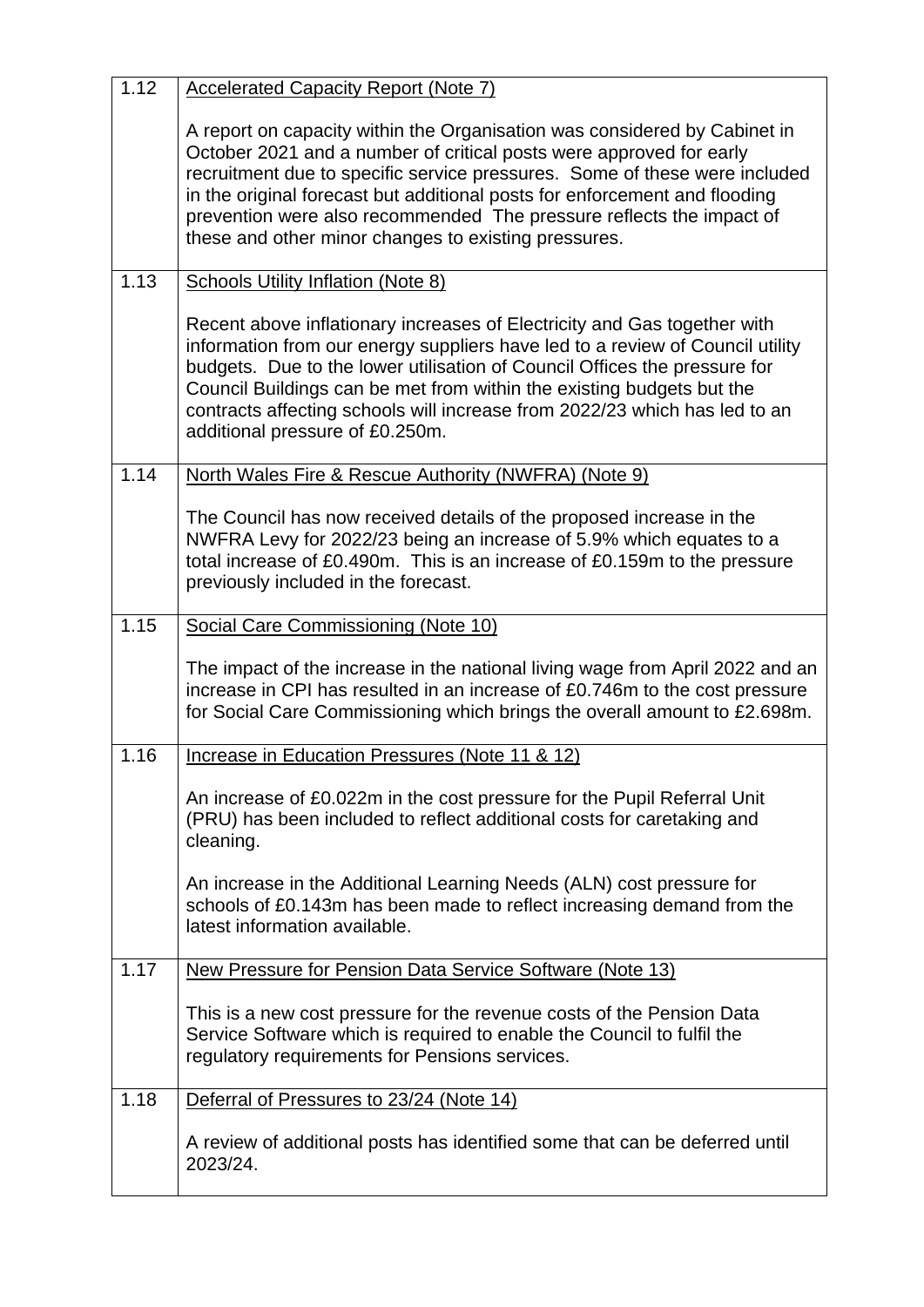|      | The requirement for the funding for Basware Software will not be required in<br>2022/23 though it is likely to be required from 23/24.                                                                                                                                                                                                                                                                                              |
|------|-------------------------------------------------------------------------------------------------------------------------------------------------------------------------------------------------------------------------------------------------------------------------------------------------------------------------------------------------------------------------------------------------------------------------------------|
| 1.19 | <b>Remaining Risks</b>                                                                                                                                                                                                                                                                                                                                                                                                              |
| 1.20 | Out of County Placements                                                                                                                                                                                                                                                                                                                                                                                                            |
|      | The position on Out of County Placements remains a risk with increasing<br>numbers of placements in the current financial year which is expected to<br>continue into 2022/23. This will be kept under review.                                                                                                                                                                                                                       |
| 1.21 | <b>Social Care Commissioning</b>                                                                                                                                                                                                                                                                                                                                                                                                    |
|      | The Social Care Sector is experiencing significant pressures due to the<br>continuing impact of the pandemic together with higher inflationary costs for<br>a number of areas including insurance and additional cleaning. The<br>additional pressure included in this forecast takes into account the recent<br>announcement regarding the National Living Wage but it is recognised that<br>this pressure could increase further. |
| 1.22 | <b>National Living Wage</b>                                                                                                                                                                                                                                                                                                                                                                                                         |
|      | The Government has announced that the National Living Wage will rise to<br>£9.50 per hour from April 2022. This is an increase of 6.6% on the current<br>rate of £8.91 per hour. The impacts of this over and above the inflationary<br>increases already included within the forecast are currently being worked<br>through.                                                                                                       |
| 1.23 | <b>Hardship Fund</b>                                                                                                                                                                                                                                                                                                                                                                                                                |
|      | The Council has received considerable financial support from the Welsh<br>Government hardship fund over the last couple of years. This is due to<br>cease in 2022 and the impact of this is currently being assessed.                                                                                                                                                                                                               |
| 1.24 | <b>Strategic Funding Solutions</b>                                                                                                                                                                                                                                                                                                                                                                                                  |
| 1.25 | As set out in previous updates, the solutions for balancing the budget are<br>threefold:-                                                                                                                                                                                                                                                                                                                                           |
|      | Government Funding (Aggregate External Finance)<br>$\overline{\phantom{0}}$<br><b>Local Taxation and Income</b><br><b>Service Efficiencies</b>                                                                                                                                                                                                                                                                                      |
| 1.26 | Update on Service Efficiencies                                                                                                                                                                                                                                                                                                                                                                                                      |
|      | In July we reported that a realistic minimum target of £2m was estimated as<br>a contribution to the budget for 2022/23. Work has continued over the<br>Summer with all services working to identify areas that can contribute to this<br>target.                                                                                                                                                                                   |
|      | To date a figure of £1.250m has been identified as a realistic and achievable<br>efficiency figure and work is ongoing on a number of areas.                                                                                                                                                                                                                                                                                        |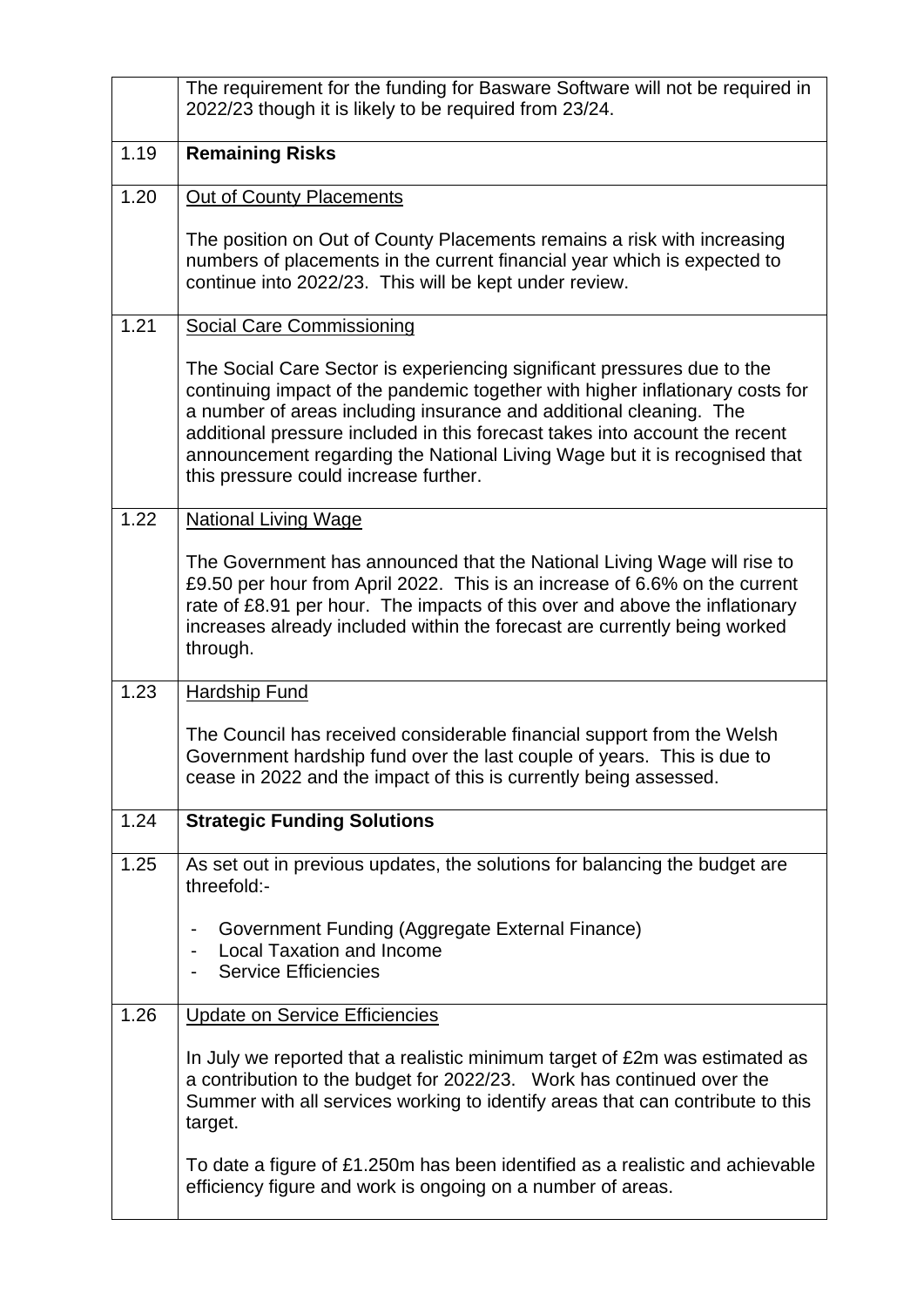| 1.27 | <b>Council Tax</b>                                                                                                                                                                                                                                                                                                                                  |       |                                                    |       |              |       |       |
|------|-----------------------------------------------------------------------------------------------------------------------------------------------------------------------------------------------------------------------------------------------------------------------------------------------------------------------------------------------------|-------|----------------------------------------------------|-------|--------------|-------|-------|
|      | The impact of different increases in Council Tax percentages for 2022/23<br>are set out below.                                                                                                                                                                                                                                                      |       |                                                    |       |              |       |       |
|      | Table 3 - Council Tax Increases                                                                                                                                                                                                                                                                                                                     |       |                                                    |       |              |       |       |
|      | Percentage<br><b>Increase</b>                                                                                                                                                                                                                                                                                                                       | 0%    | 1%                                                 | 2%    | 3%           | 4%    | 5%    |
|      |                                                                                                                                                                                                                                                                                                                                                     | £m    | £m                                                 | £m    | £m           | £m    | £m    |
|      | <b>Council Tax</b>                                                                                                                                                                                                                                                                                                                                  | 0.234 | 1.143                                              | 2.053 | 2.962        | 3.871 | 4.780 |
|      | The above figures include the agreed Council Tax base for 2022/23 and a<br>collection rate of 98.5% but excludes the impact on the Council Tax<br>Reduction Scheme (CTRS) which is included within the budget pressures.                                                                                                                            |       |                                                    |       |              |       |       |
| 1.28 | Government Funding - Aggregate External Finance (AEF)                                                                                                                                                                                                                                                                                               |       |                                                    |       |              |       |       |
|      | The Welsh Local Government Association (WLGA) have prepared a report<br>to the Finance Sub Group detailing the impact across Wales of current cost<br>pressures and these total £324m which equates to an average increase in<br>AEF across Wales of around 7%.<br>This is consistent with our local position when taking into account the level of |       |                                                    |       |              |       |       |
|      | efficiencies identified and an annual uplift in council tax similar to recent<br>years. This is also in line with other Councils across North Wales and a<br>letter to Welsh Government has been sent by the six North Wales Council<br>Leaders and Chief Executives in advance of the Provisional Settlement<br>which is appended to this report.  |       |                                                    |       |              |       |       |
| 1.29 | Table 4 - Budget Timeline                                                                                                                                                                                                                                                                                                                           |       |                                                    |       |              |       |       |
|      | <b>Date</b>                                                                                                                                                                                                                                                                                                                                         |       |                                                    |       | <b>Event</b> |       |       |
|      | 13 December 2021                                                                                                                                                                                                                                                                                                                                    |       | Cabinet - Updated Additional Budget<br>Requirement |       |              |       |       |
|      | 20 December 2021                                                                                                                                                                                                                                                                                                                                    |       | <b>Welsh Government Draft Budget</b>               |       |              |       |       |
|      | 21 December 2021                                                                                                                                                                                                                                                                                                                                    |       | <b>Provisional Local Government Settlement</b>     |       |              |       |       |
|      | 18 January 2022                                                                                                                                                                                                                                                                                                                                     |       | Cabinet - Budget Review                            |       |              |       |       |
|      | 15 February 2022                                                                                                                                                                                                                                                                                                                                    |       | <b>Cabinet and Council - Budget Setting</b>        |       |              |       |       |
|      |                                                                                                                                                                                                                                                                                                                                                     |       |                                                    |       |              |       |       |

| 2.00 | <b>RESOURCE IMPLICATIONS</b>                                                                                |
|------|-------------------------------------------------------------------------------------------------------------|
| 2.01 | <b>Revenue:</b> the revenue implications for the 2022/23 budget are set out in<br>the report.               |
|      | Capital: the borrowing needs for the capital programme are built into the<br>revenue estimates for 2022/23. |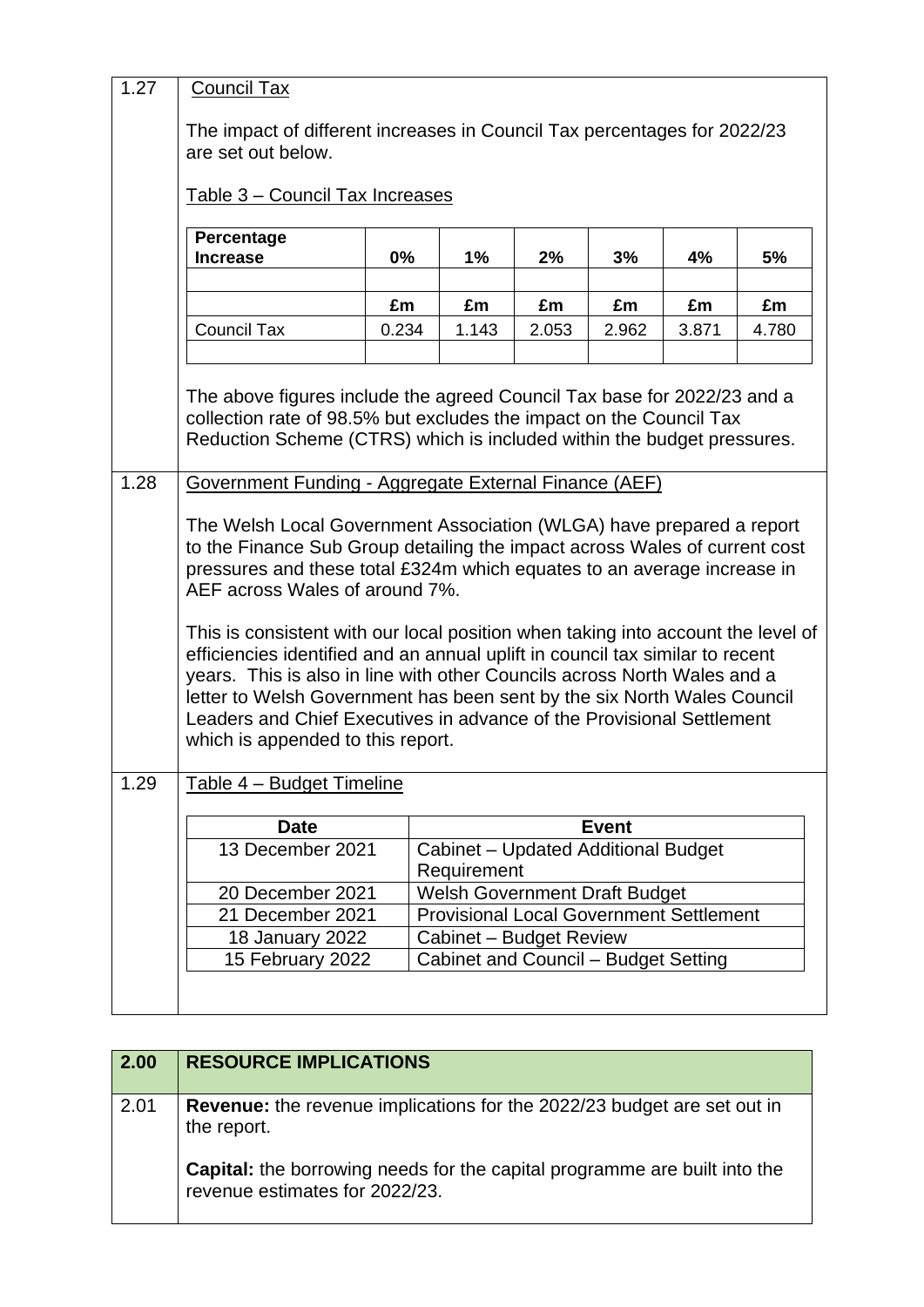| 3.00 | <b>IMPACT ASSESSMENT AND RISK MANAGEMENT</b> |                                                                                                                                                                                                                                                                                                                                                                                                                        |
|------|----------------------------------------------|------------------------------------------------------------------------------------------------------------------------------------------------------------------------------------------------------------------------------------------------------------------------------------------------------------------------------------------------------------------------------------------------------------------------|
| 3.01 |                                              | Ways of Working (Sustainable Development) Principles Impact                                                                                                                                                                                                                                                                                                                                                            |
|      | Long-term                                    | Negative - the absence of longer-term<br>funding settlements from Welsh<br>Government means that sustainable<br>support for service delivery is challenging<br>for the longer term. Sustainable funding<br>from Welsh Government that provides<br>additional funding for Indexation, Service<br>demands and new legislation will provide a<br>positive and sustainable position for the<br>Council in the longer term. |
|      | Prevention                                   | As above                                                                                                                                                                                                                                                                                                                                                                                                               |
|      | Integration                                  | <b>Neutral Impact</b>                                                                                                                                                                                                                                                                                                                                                                                                  |
|      | Collaboration                                | Services continue to explore opportunities<br>for collaboration with other services and<br>external partners to support positive<br>impacts.                                                                                                                                                                                                                                                                           |
|      | Involvement                                  | Communication with Members, residents<br>and other stakeholders throughout the<br>budget process.                                                                                                                                                                                                                                                                                                                      |
|      | <b>Well-Being Goals Impact</b>               |                                                                                                                                                                                                                                                                                                                                                                                                                        |
|      | <b>Prosperous Wales</b>                      | Longer term funding settlements from<br>Welsh Government that provide additional<br>funding for indexation, service demands<br>and new legislation will aid sustainability<br>and support a strong economy that<br>encourage business investment in the<br>region. The opposite will be true if<br>settlements are inadequate.                                                                                         |
|      | <b>Resilient Wales</b>                       | Continuation of services to support<br>communities and social cohesion will have<br>a positive impact. The opposite will be true<br>if settlements are inadequate.                                                                                                                                                                                                                                                     |
|      | <b>Healthier Wales</b>                       | An appropriate level of funding will ensure<br>that communities are supported and will<br>have a positive impact. The opposite will<br>be true if settlements are inadequate.                                                                                                                                                                                                                                          |
|      | More equal Wales                             | A positive impact with greater parity of<br>funding from Welsh Government for all<br>Welsh Local Authorities. The opposite will<br>be true if settlements are inadequate.                                                                                                                                                                                                                                              |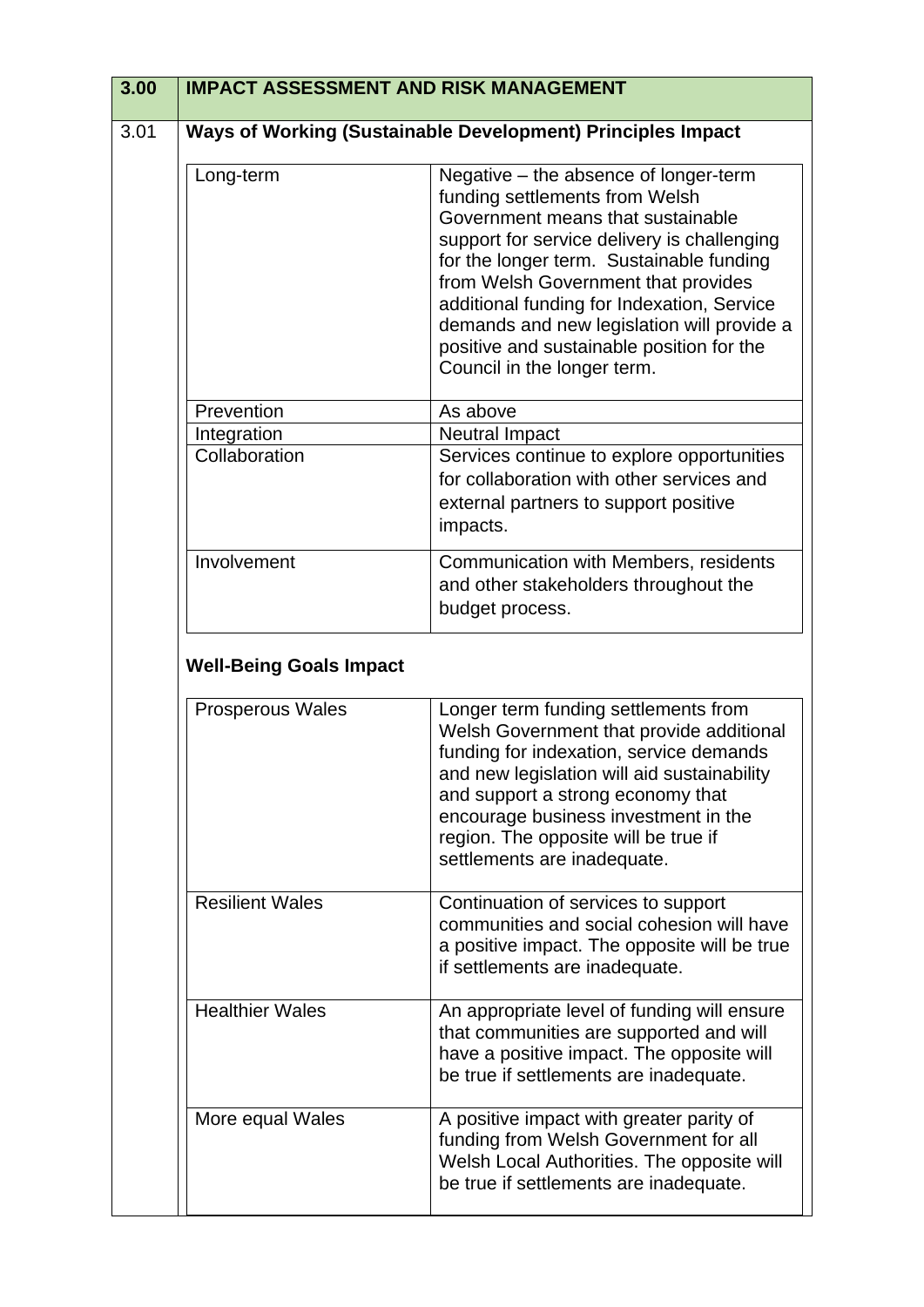| <b>Cohesive Wales</b>      | Appropriate level of funding will support<br>services working alongside partners. The<br>opposite will be true if settlements are<br>inadequate. |
|----------------------------|--------------------------------------------------------------------------------------------------------------------------------------------------|
| <b>Vibrant Wales</b>       | As Healthier and Cohesive Wales above                                                                                                            |
| Globally responsible Wales | Neutral impact.                                                                                                                                  |
|                            |                                                                                                                                                  |

| 4.00 | <b>CONSULTATIONS REQUIRED/CARRIED OUT</b>                                                                                                                                            |
|------|--------------------------------------------------------------------------------------------------------------------------------------------------------------------------------------|
| 4.01 | Consultation has taken place with Portfolio Management Teams and the<br>Chief Officer Team, the Finance Team, Cabinet Members, Group Leaders<br>and Members and Scrutiny Committees. |

| 5.00 | <b>APPENDICES</b>                   |
|------|-------------------------------------|
| 5.01 | Appendix 1 – Letter to the Minister |

| 6.00 | LIST OF ACCESSIBLE BACKGROUND DOCUMENTS                                |
|------|------------------------------------------------------------------------|
| 6.01 | Cabinet Report 13 July 2021<br>Scrutiny Reports September/October 2021 |

| 7.00 | <b>CONTACT OFFICER DETAILS</b>                                                                                                               |
|------|----------------------------------------------------------------------------------------------------------------------------------------------|
| 7.01 | <b>Contact Officer:</b> Gary Ferguson Corporate Finance Manager<br>Telephone: 01352 702271<br><b>E-mail:</b> gary.ferguson@flintshire.gov.uk |

| 8.00 | <b>GLOSSARY OF TERMS</b>                                                                                                                                                                                                                                                                |
|------|-----------------------------------------------------------------------------------------------------------------------------------------------------------------------------------------------------------------------------------------------------------------------------------------|
| 8.01 | Medium Term Financial Strategy (MTFS): a written strategy which gives<br>a forecast of the financial resources which will be available to a Council for<br>a given period, and sets out plans for how best to deploy those resources<br>to meet its priorities, duties and obligations. |
|      | <b>Revenue:</b> a term used to describe the day to day costs of running Council<br>services and income deriving from those services. It also includes charges<br>for the repayment of debt, including interest, and may include direct<br>financing of capital expenditure.             |